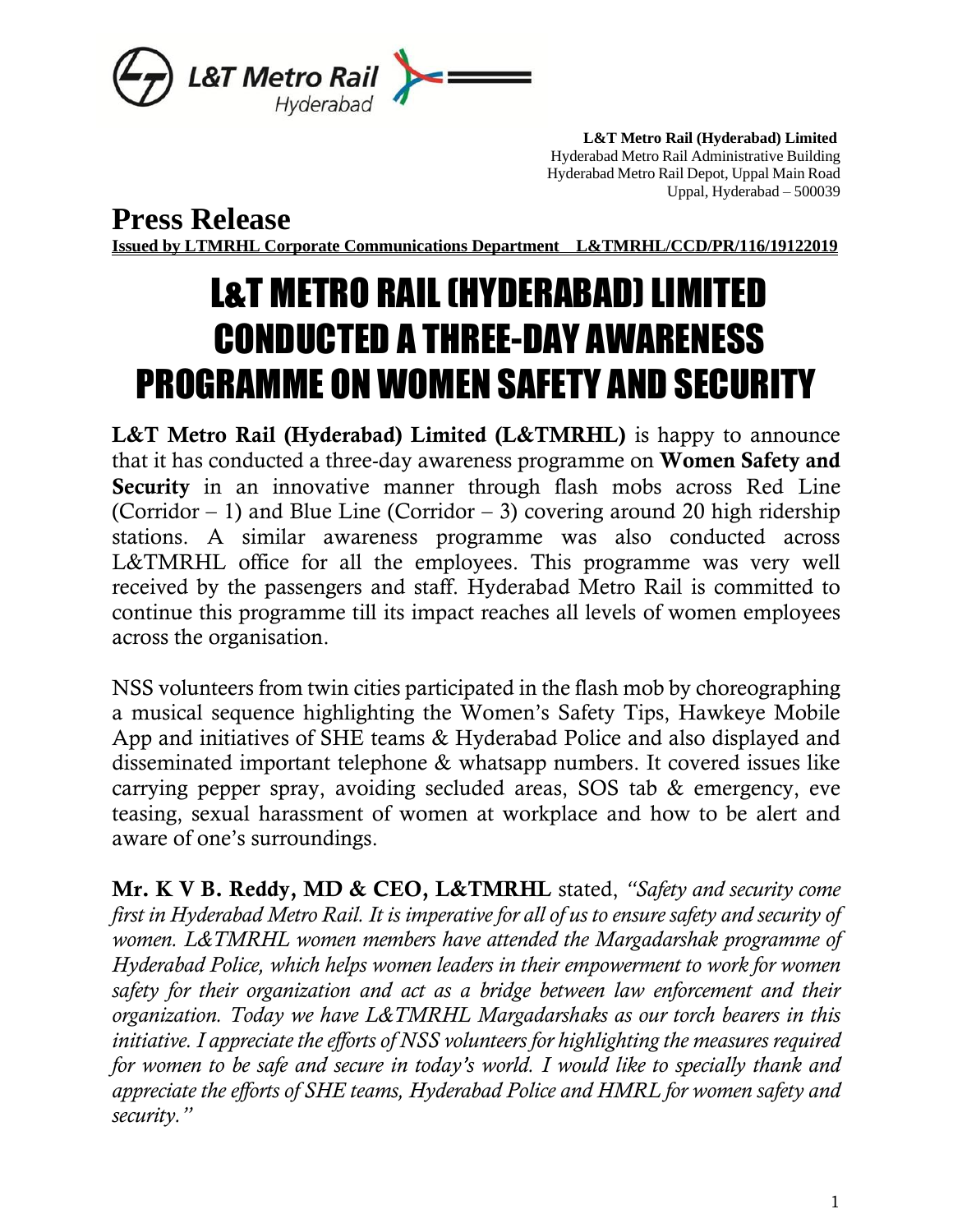

*NSS volunteers highlighting Women's Safety Tips, Hawkeye Mobile App and initiatives of SHE teams, Hyderabad Police to staff and passengers*



*NSS volunteers highlighting Women's Safety Tips, Hawkeye Mobile App and initiatives of SHE teams, Hyderabad Police to staff and passengers*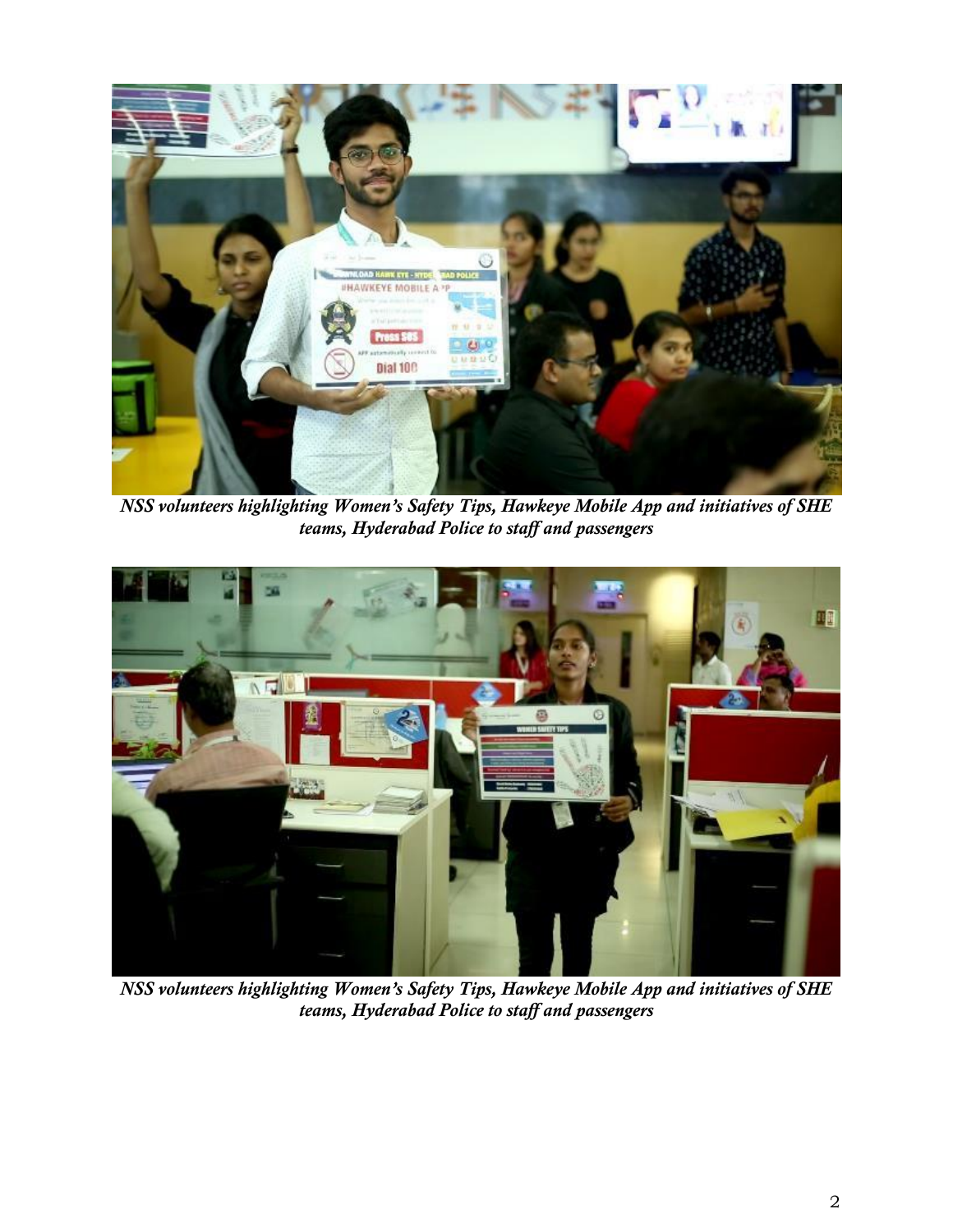

*NSS volunteers highlighting Women's Safety Tips, Hawkeye Mobile App and initiatives of SHE teams, Hyderabad Police to HMR passengers*



*NSS volunteers highlighting Women's Safety Tips, Hawkeye Mobile App and initiatives of SHE teams, Hyderabad Police to HMR passengers*